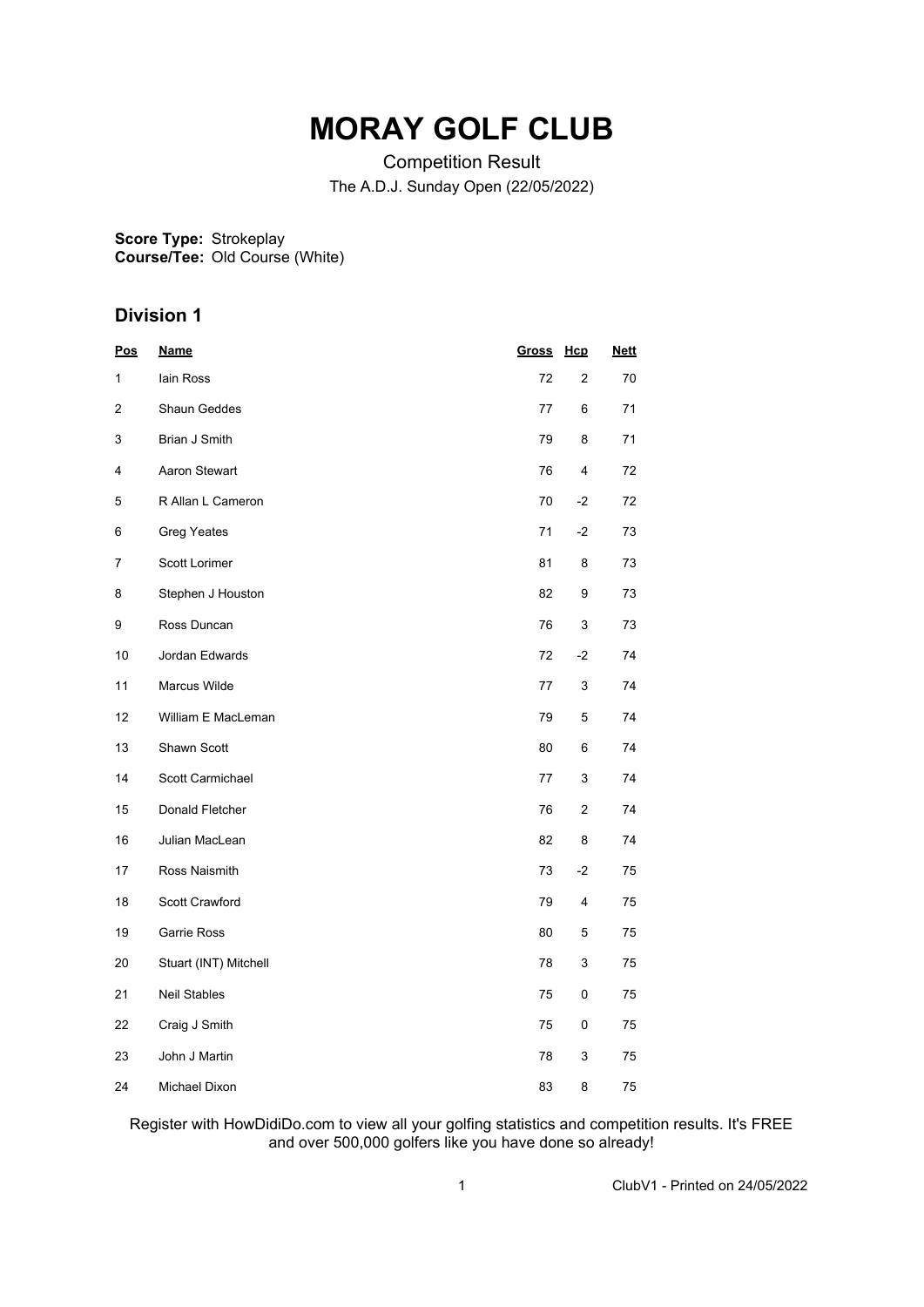## **Division 1**

| <u>Pos</u> | <b>Name</b>             | <b>Gross</b> | Hcp            | <u>Nett</u> |
|------------|-------------------------|--------------|----------------|-------------|
| 25         | W Moray MacLeod         | 78           | 3              | 75          |
| 26         | Steven Todd             | 83           | 8              | 75          |
| 27         | lain Meggatt            | 81           | 5              | 76          |
| 28         | Gary Whitlock           | 82           | 6              | 76          |
| 29         | Stephen B Herd          | 78           | 2              | 76          |
| 30         | <b>Stuart Tatters</b>   | 74           | $-2$           | 76          |
| 31         | Alex W Mair             | 78           | $\overline{2}$ | 76          |
| 32         | Michael Jamieson        | 80           | 4              | 76          |
| 33         | Malcolm L MacLeman      | 75           | $-1$           | 76          |
| 34         | Nick Morley             | 82           | 5              | 77          |
| 35         | Brent A MacLeman        | 79           | 2              | 77          |
| 36         | Keith Hunter            | 82           | 5              | 77          |
| 37         | Sam Christie            | 81           | 4              | 77          |
| 38         | David Johnston          | 81           | 4              | 77          |
| 39         | Peter Hutchinson        | 85           | 8              | 77          |
| 40         | <b>Ben Cassie</b>       | 81           | 3              | 78          |
| 41         | Neil Cameron            | 86           | 8              | 78          |
| 42         | lan S Geddes            | 80           | 2              | 78          |
| 43         | Douglas Castell         | 84           | 6              | 78          |
| 44         | <b>Stuart MacGregor</b> | 87           | 8              | 79          |
| 45         | Robert J Sheils         | 81           | 2              | 79          |
| 46         | <b>Connor Hall</b>      | 79           | 0              | 79          |
| 47         | Alan Rowney             | 87           | 8              | 79          |
| 48         | <b>Blair Moir</b>       | 78           | $-1$           | 79          |
| 49         | Malcolm M MacLeman      | 82           | 3              | 79          |
| 50         | Dean McPherson          | 80           | $\mathbf{1}$   | 79          |
| 51         | Danny Doogan            | 83           | 3              | 80          |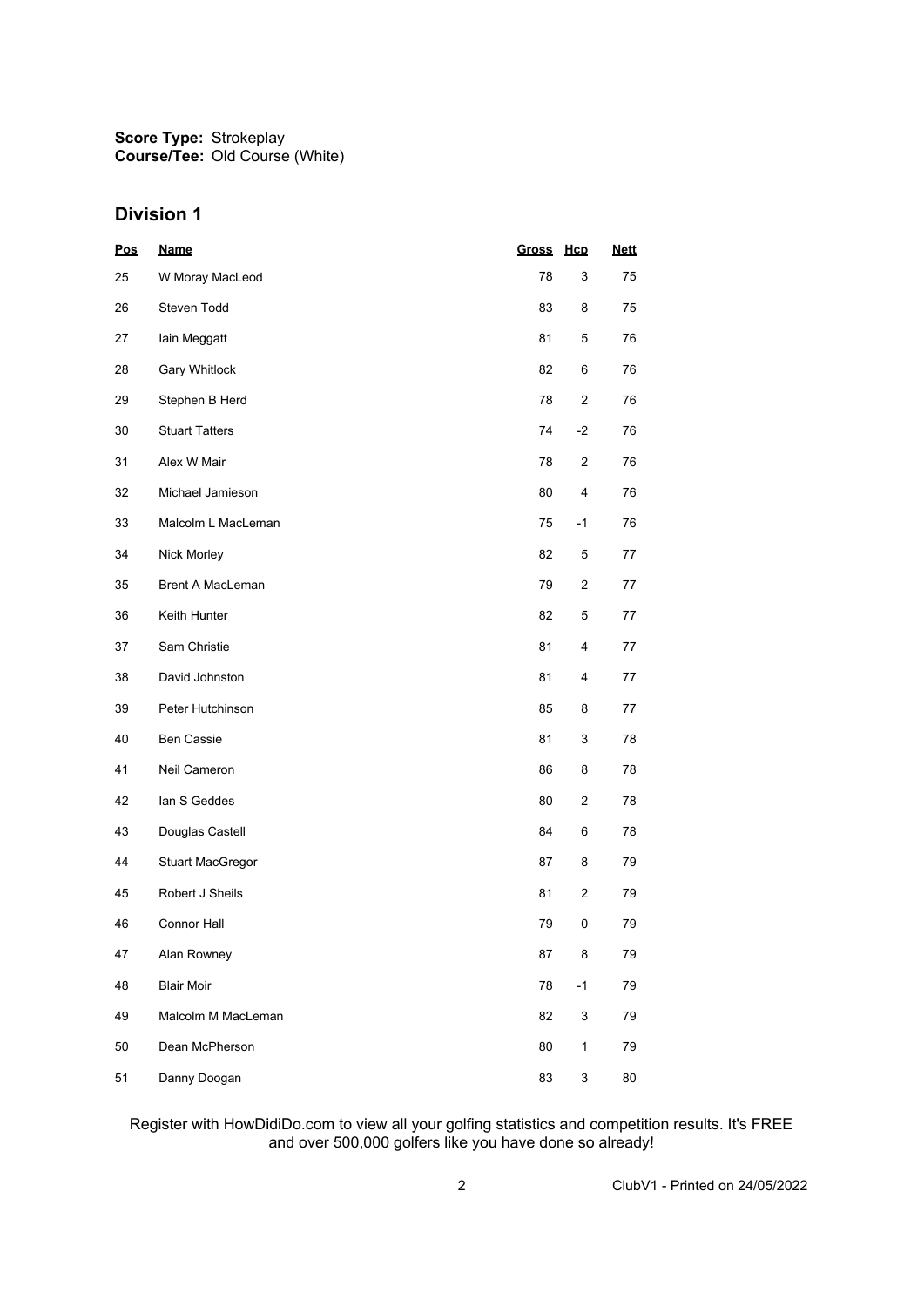## **Division 1**

| <b>Pos</b> | <b>Name</b>           | Gross      | Hcp                     | <b>Nett</b> |
|------------|-----------------------|------------|-------------------------|-------------|
| 52         | Paul Conacher         | 82         | $\overline{2}$          | 80          |
| 53         | Lewis Marr            | 80         | 0                       | 80          |
| 54         | S A Ingram            | 81         | 1                       | 80          |
| 55         | <b>Stuart Rowney</b>  | 90         | 9                       | 81          |
| 56         | Bryan Robson          | 81         | 0                       | 81          |
| 57         | John B Thomson        | 91         | 9                       | 82          |
| 58         | Nicolas Murray        | 89         | 7                       | 82          |
| 59         | Steven Hughes         | 88         | 6                       | 82          |
| 60         | Scott R Little        | 85         | 3                       | 82          |
| 61         | Jamie Edwards         | 90         | 7                       | 83          |
| 62         | Callum Forbes         | 91         | 8                       | 83          |
| 63         | Raegan J Main         | 85         | 2                       | 83          |
| 64         | Kenneth Scott         | 94         | 9                       | 85          |
| 65         | Dave Gutcher          | 93         | 8                       | 85          |
| 66         | James Stuart Mitchell | 95         | 9                       | 86          |
| 67         | Mark Quilter          | 93         | 6                       | 87          |
| 68         | E Daly                | NR.        | 8                       | NR.         |
| 69         | Euan MacDonald        | <b>NR</b>  | 5                       | NR.         |
| 70         | Rory MacEwan          | <b>NR</b>  | 0                       | NR.         |
| 71         | Craig Webster         | NR         | 6                       | <b>NR</b>   |
| 72         | Nathaniel W Simpson   | NR.        | 0                       | NR.         |
| 73         | Glen Maxwell          | NR.        | 4                       | <b>NR</b>   |
| 74         | Ryan Copland          | ${\sf NR}$ | $-2$                    | ${\sf NR}$  |
| 75         | Gregor Paterson       | ${\sf NR}$ | 5                       | <b>NR</b>   |
| 76         | Barry Keenan          | <b>NR</b>  | 5                       | ${\sf NR}$  |
| 77         | Derek Barnes          | ${\sf NR}$ | $\overline{\mathbf{c}}$ | <b>NR</b>   |
| 78         | Ryan Woods            | ${\sf NR}$ | $\overline{\mathbf{c}}$ | <b>NR</b>   |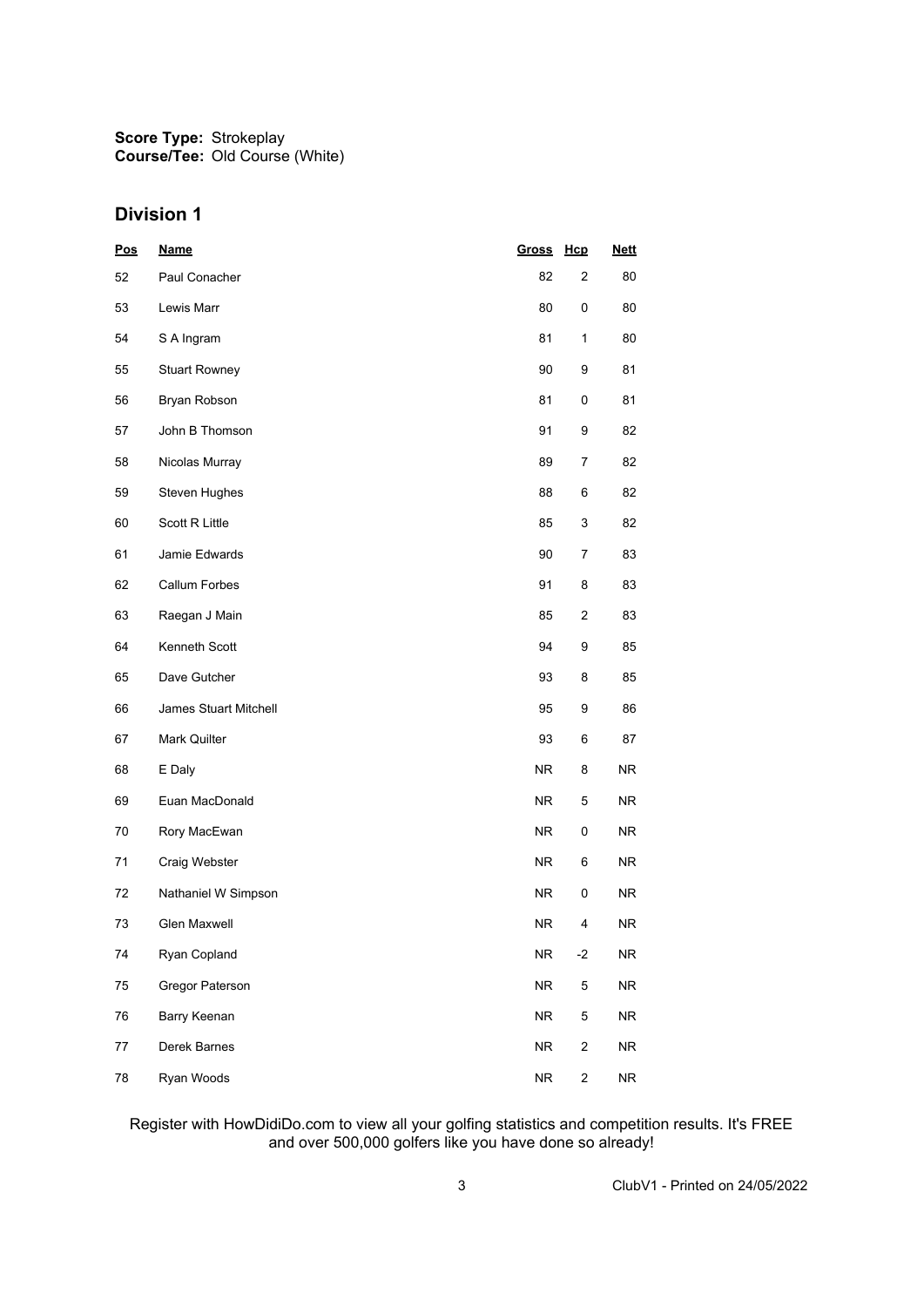**Score Type:** Strokeplay **Course/Tee:** Old Course (White)

### **Division 1**

**Pos Name Gross Hcp Nett**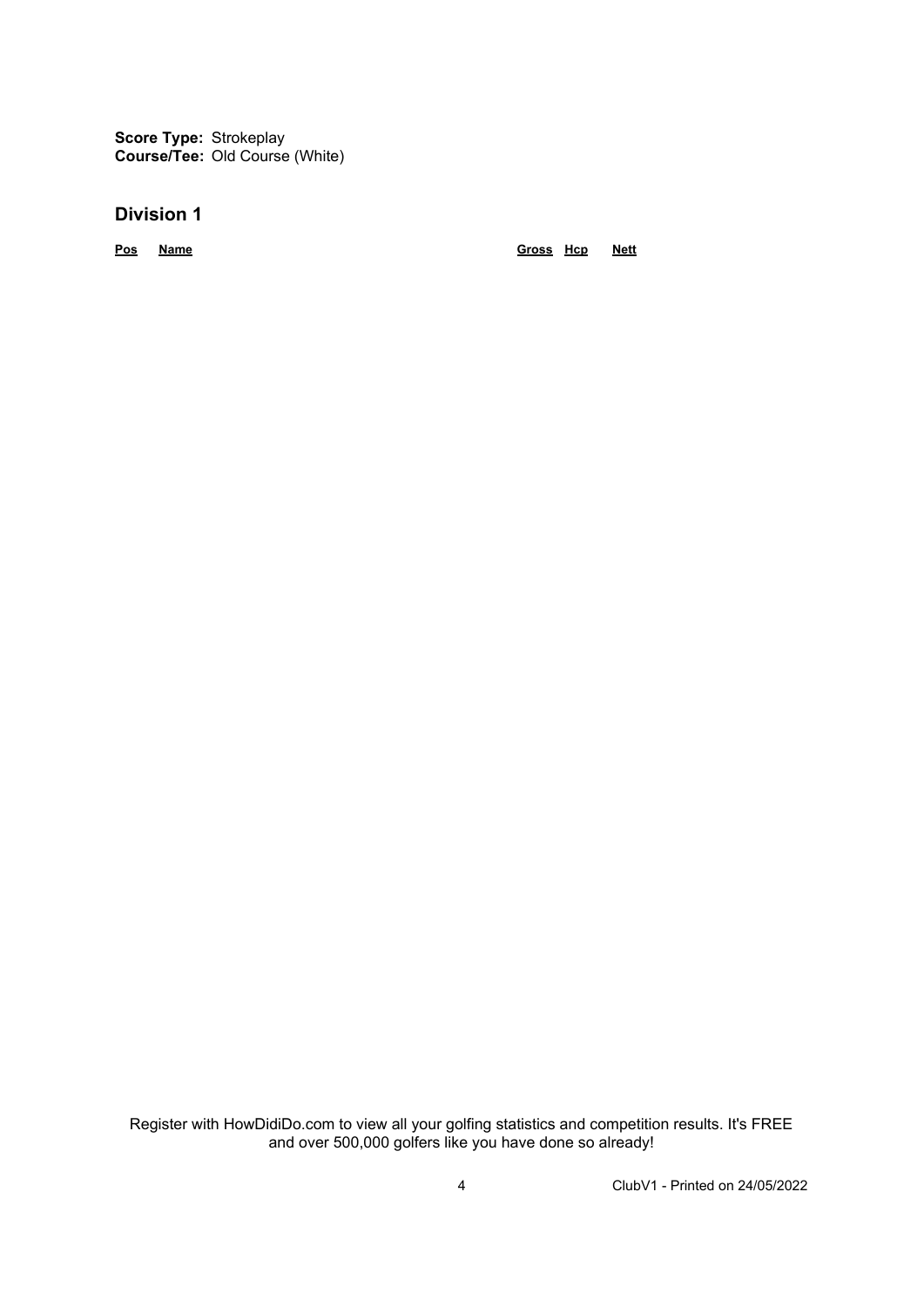## **Division 2**

| <b>Pos</b>   | <b>Name</b>           | Gross | Hcp    | <b>Nett</b> |
|--------------|-----------------------|-------|--------|-------------|
| $\mathbf{1}$ | Alan Watt             | 86    | 16     | 70          |
| 2            | <b>Samuel Millers</b> | 96    | 24     | 72          |
| 3            | lan Lochhead          | 90    | 17     | 73          |
| 4            | Steve D Harding       | 90    | 17     | 73          |
| 5            | Jamie Todd            | 97    | 24     | 73          |
| 6            | Derek Ramsay          | 92    | 19     | 73          |
| 7            | Paul Wheatley         | 83    | 10     | 73          |
| 8            | Colin Burton          | 89    | 15     | 74          |
| 9            | Steven Kirk           | 87    | 13     | 74          |
| 10           | P SAVAGE              | 85    | 10     | 75          |
| 11           | Ivor Rollo            | 97    | 22     | 75          |
| 12           | Alex Campbell         | 88    | 12     | 76          |
| 13           | J Airlie              | 88    | 12     | 76          |
| 14           | John A Glass          | 94    | 17     | 77          |
| 15           | Liam Young            | 88    | 11     | 77          |
| 16           | George Sutherland     | 92    | 15     | 77          |
| 17           | William B Johnston    | 93    | 15     | 78          |
| 18           | A M Bruce             | 94    | 16     | 78          |
| 19           | David Davidson        | 88    | $10$   | 78          |
| 20           | Alan R. (FM) Smith    | 97    | 19     | 78          |
| 21           | Jamie Begeman         | 90    | 11     | 79          |
| 22           | Boyd Adams            | 89    | $10$   | 79          |
| 23           | Stephen Dunbar        | 92    | 13     | 79          |
| 24           | Robert R Adams        | 91    | 12     | 79          |
| 25           | Gary Lister           | 93    | 14     | 79          |
| 26           | Ronnie Cuthbert       | 97    | $18\,$ | 79          |
| 27           | David Ettles          | 90    | $10\,$ | $80\,$      |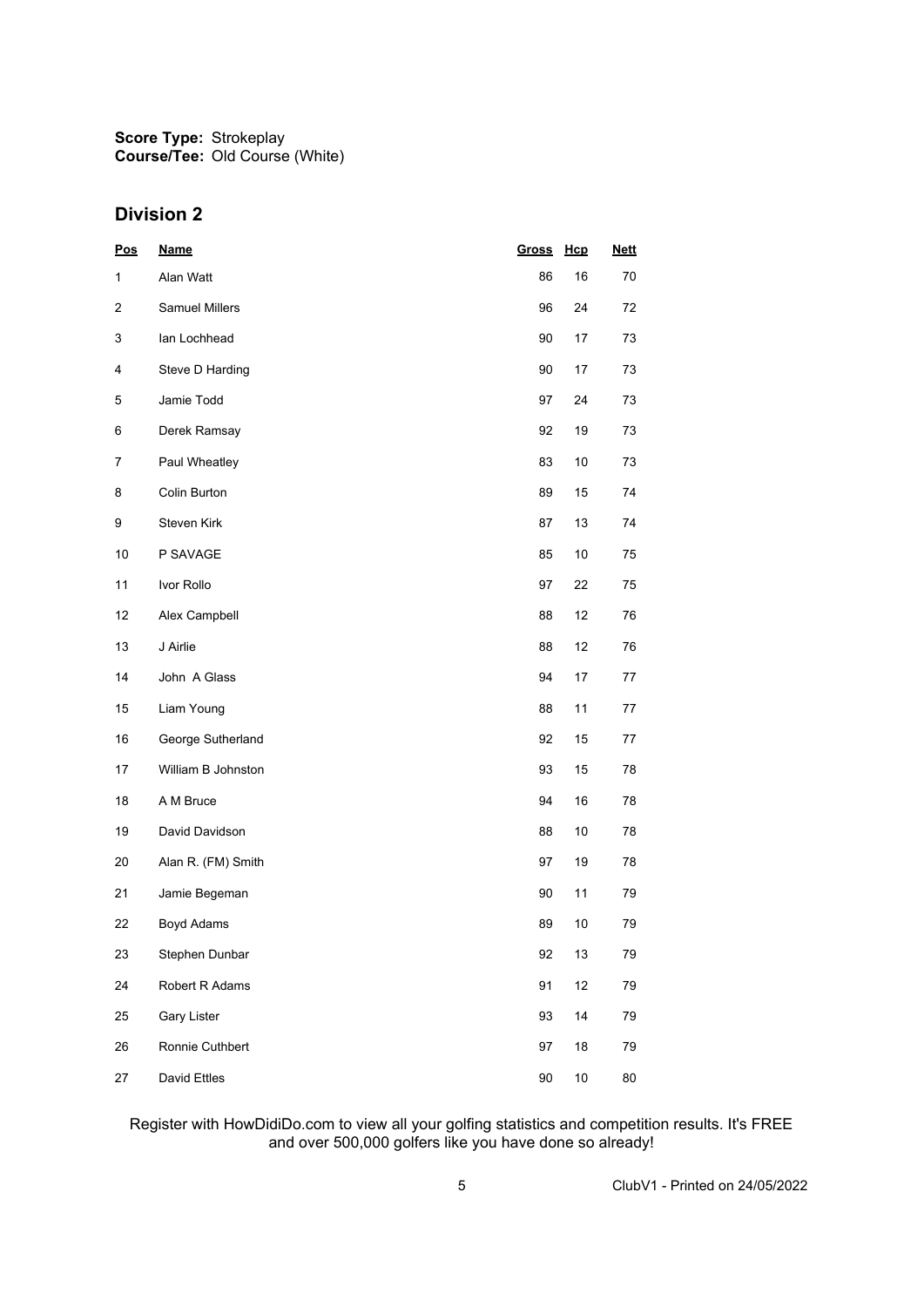## **Division 2**

| <u>Pos</u> | <u>Name</u>            | <b>Gross</b>   | <u>Hcp</u> | <b>Nett</b> |
|------------|------------------------|----------------|------------|-------------|
| 28         | John D Petrie          | 90             | 10         | 80          |
| 29         | Rory Brese             | 94             | 12         | 82          |
| 30         | Andrew Branley         | 93             | 11         | 82          |
| 31         | <b>Robert McDowell</b> | 93             | 11         | 82          |
| 32         | Harry Timmoney         | 94             | 12         | 82          |
| 33         | Neil Stewart           | 92             | 10         | 82          |
| 34         | <b>Rupert Hornby</b>   | 92             | 10         | 82          |
| 35         | Norrie Cowan           | 96             | 13         | 83          |
| 36         | Owen Doyle             | 96             | 12         | 84          |
| 37         | Kenneth (FM) Woods     | 95             | 11         | 84          |
| 38         | Leslie Smith           | 103            | 19         | 84          |
| 39         | Stuart Breingan        | 104            | 19         | 85          |
| 40         | Craig (FM) Coutts      | 96             | 10         | 86          |
| 41         | David Thomas           | 112            | 24         | 88          |
| 42         | Derek Kealey           | NR.            | 21         | <b>NR</b>   |
| 43         | Mark Walker            | <b>NR</b>      | 10         | NR          |
| 44         | David Marr             | <b>NR</b>      | 15         | NR.         |
| 45         | Martin Forsyth         | <b>NR</b>      | 22         | NR          |
| 46         | Joseph Gallacher       | <b>NR</b>      | 22         | NR          |
| 47         | <b>CALLUM BREMNER</b>  | NR.            | 16         | NR.         |
| 48         | Colin (FM) Mitchell    | <b>NR</b>      | 13         | NR.         |
| 49         | Rhyan Fryer            | N <sub>R</sub> | 14         | NR          |
| 50         | Julian Tee             | NR.            | 17         | NR.         |
| 51         | Paul (FM) Bowers       | NR.            | 10         | NR          |